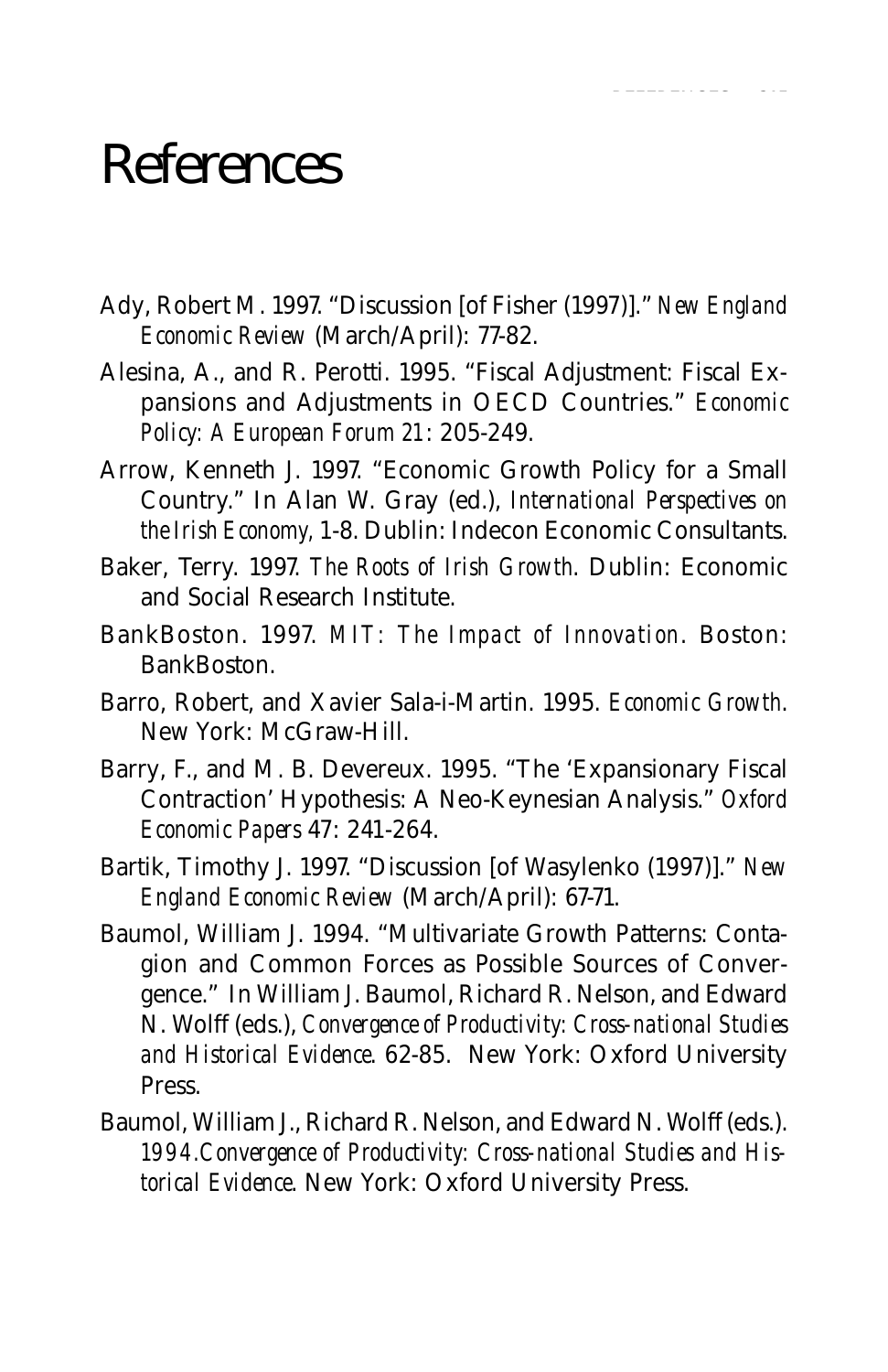- de Búrca, Seán. 1997. "Core-peripheral Relationships as the Nexus in World Trade Trends." In Brian Fynes and Sean Ennis (eds.), *Competing From the Periphery: Core Issues in International Business*. 17-45. Dublin: Oak Tree Press.
- Burda, Michael C. 1997. "Persistently High Irish Unemployment: A Comparison with the U.K." In Alan W. Gray (ed.), *International Perspectives on the Irish Economy*. 85-111. Dublin: Indecon Economic Consultants.
- Burnside, Craig, and David Dollar. 1998. *Aid, the Incentive Regime, and Poverty Reduction*. Policy Research Working Papers No. 1937. Washington:World Bank, Development Research Group.
- Cellucci, Argeo Paul. 1997. Governor's Report on The Commonwealth of Massachusetts. Boston: The Commonwealth.
- Condon, Richard H., and William David Barry. 1995. "The Tides of Change, 1967-1988." In Richard W. Judd, Edwin A. Churchill, and Joel W.Eastman (eds.), *Maine: The Pine Tree State from Prehistory to the Present*. 554-85. Orono: University of Maine Press.
- Corporation for Enterprise Development (CFED). 1996. The 1996 Development Report Card for the States: Economic Benchmarks for State and Corporate Decision-makers. Washington: The Corporation.
- CPB (Netherlands Bureau for Economic Policy Analysis). 1997. Challenging Neighbours: Rethinking German and Dutch Economic Institutions. Berlin: Springer.
- de la Fuente, Angel, and Xavier Vives. 1997. "The Sources of Irish Growth." In Alan W. Gray (ed.), *International Perspectives on the Irish Economy*. 112-134. Dublin: Indecon Economic Consultants.
- Dollar, David, and Lant Pritchett. 1998. *Assessing Aid: A World Bank Policy Research Report*. New York: Oxford University Press.
- DRI Canada, APEC, and Canmac Economics Ltd. 1994. *Atlantic Canada: Facing the Challenge of Change: A Study of the Atlantic Economy*. Moncton, N.B.: Atlantic Canada Opportunities Agency.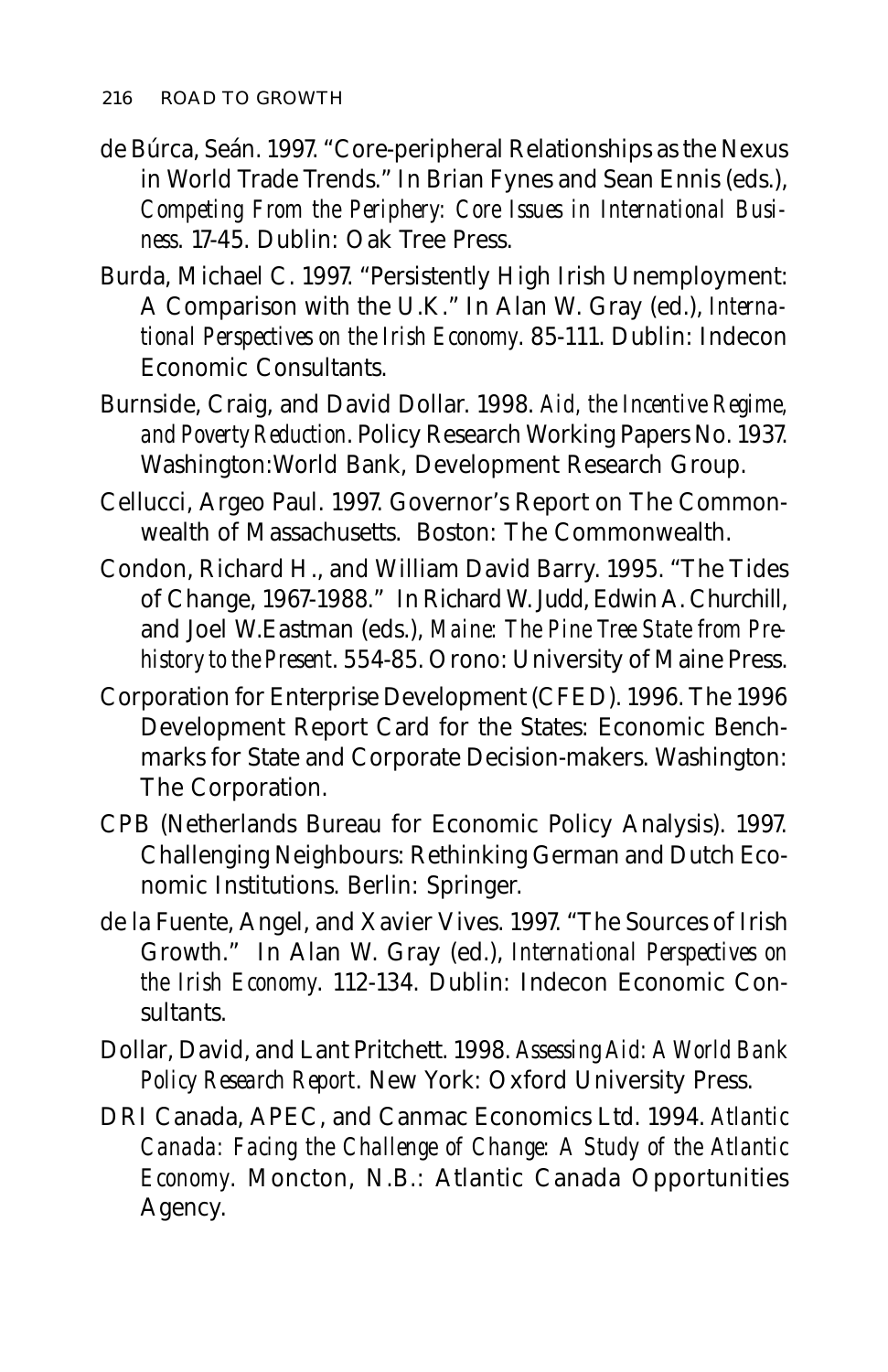- Dutch Economic Indicators, December 1998: Statistics Netherlands: www.cbs.nl/en/figures/economic-indicators/index.htm
- Economic and Social Research Institute (ESRI). 1997a. Medium Term Review: 1997-2003. (prepared by David Duffy, John Fitzgerald, Ide Kearney, and Fergal Shortall.) Dublin: The Institute.
- ———. 1997b. EU Structural Funds in Ireland: A Mid-Term Evaluation of the CSF 1994-99. Patrick Honohan (ed.). Dublin: The Institute.
- Fisher, Ronald C. 1997. "The Effects of State and Local Public Services on Economic Development." *New England Economic Review* (March/April): 53-82.
- Flynn, Patricia M., Bennett Harrison, William F. Cox, Peter D. Enrich, and Robert D. Ebel. 1997. "Policy Implications. A Panel Discussion," in Federal Reserve Bank of Boston, *New England Economic Review*. march/April. 1997.
- Haughton, Jonathan. 1995. "The Historical Background." In J. W. O'Hagan (ed.), *The Economy of Ireland: Policy and Performance of a Small European Country*. 1-48. Dublin: Gill & Macmillan.
- Higgins, Benjamin, and Donald Savoie. 1995. *Regional Development Theories and Their Application*. New Brunswick, NJ: Transaction Publishers.
- Holmes, Thomas J. 1996. *The Effect of State Policies on the Location of Industry: Evidence from State Borders*. Research Department Staff Report 205. Minneapolis, MN: Federal Reserve Bank of Minneapolis.
- Industrial Development Agency (IDA) Ireland. 1995. (IDA) Ireland: Annual Report 1994. Dublin: The Agency.
- *Irish Independent.* 20 June 1998. Dublin.6
- King, R. G., and S. Rebelo. 1990. "Public Policy and Economic Growth: Developing Neoclassical Implications." *Journal of Political Economy* 98 (5 pt.2): S126-S150.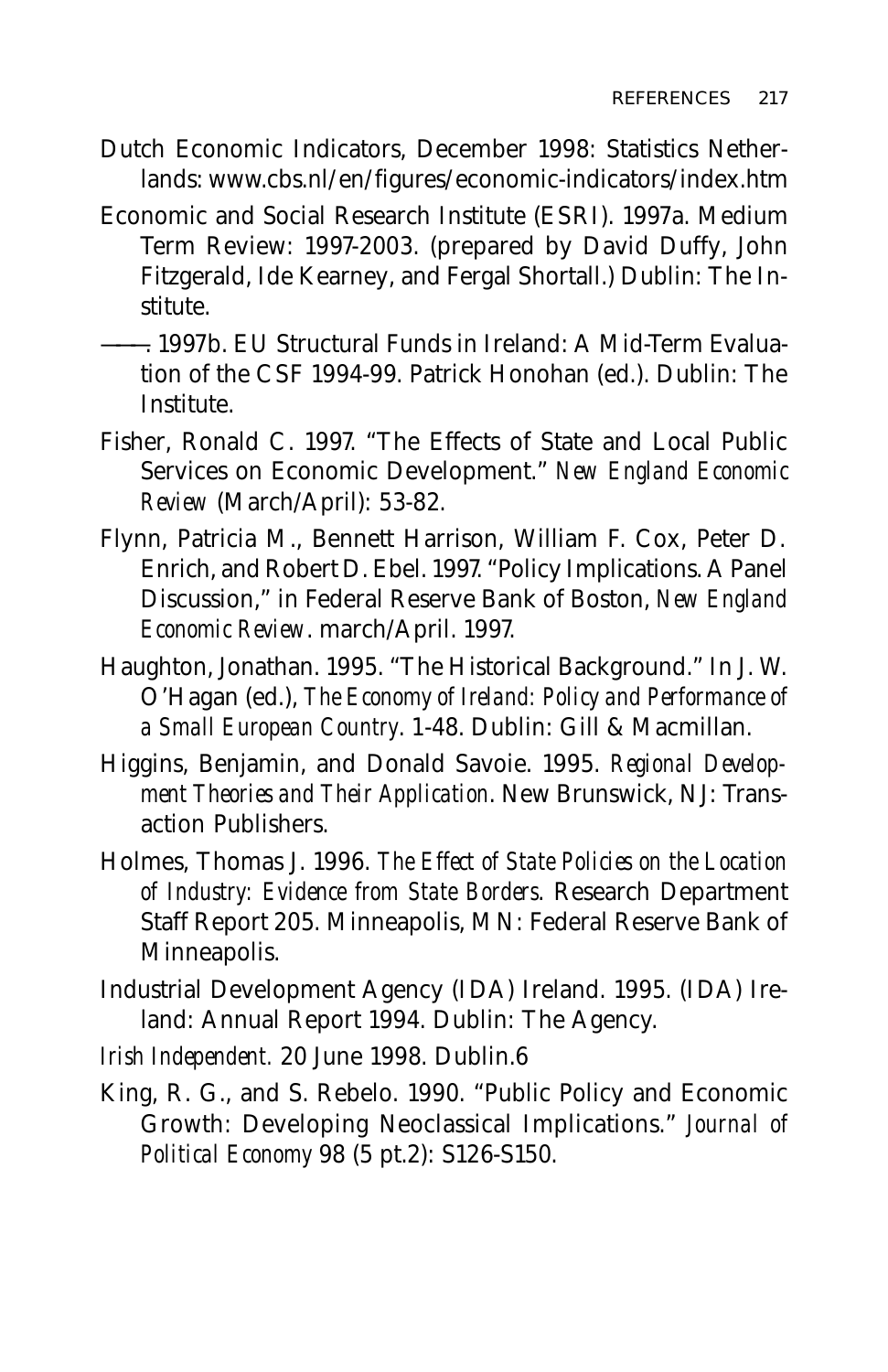- Klaver, Jan A. M. 1997. "The Dutch Economy: From Straggler to Runner-up."Address to the conference of the Julius Raab Foundation on strategies for smaller countries in global competition, Vienna.
- Krugman, Paul R. 1997. "Good News from Ireland: A Geographical Perspective." In Alan W. Gray (ed.), *International Perspectives on the Irish Economy.* 38-53. Dublin: Indecon Economic Consultants.
- Lane, Philip R. 1995. "Government Intervention." In J. W. O'Hagan (ed.), *The Economy of Ireland: Policy and Performance of a Small European Country.* 104-126. Dublin: Gill & Macmillan.
- Leddin, Anthony, and Jim O'Leary. 1995. "Fiscal, Monetary and Exchange Rate Policy." In J. W. O'Hagan (ed.), *The Economy of Ireland: Policy and Performance of a Small European Country.* 159- 195. Dublin: Gill & Macmillan.
- Massachusetts Taxpayers Foundation. 1997. Interstate Tax comparisons: Where does Massachusetts Stand? Boston: The Foundation.
- McMahon, Fred. 2000. *Retreat from Growth: Atlantic Canada and the Negative Sum Economy.* Halifax, N.S.: Atlantic Institute for Market Studies.
- National Economic and Social Council (NESC). 1996. *Strategy into the 21st Century*. Dublin: The Council.
- Netherlands. 1997. Ministry of Economic Affairs. 1997. *Benchmarking the Netherlands: Prepared for the Future?* The Hague: The Ministery.
- Nickell, Steve, and Jan van Ours. 1999. *The Netherlands and the United Kingdom: A European Unemployment Miracle*. Ottawa: Centre for the Study of Living Standards (CSLS) Conference on the Structural Aspects of Unemployment in Canada.
- OECD 1998a OECS Economic Surveys, 1998: Netherlands, Paris: **OECD**
- OECD. 1997a. OECD Economic Surveys, 1996-97: Ireland. Paris: OECD.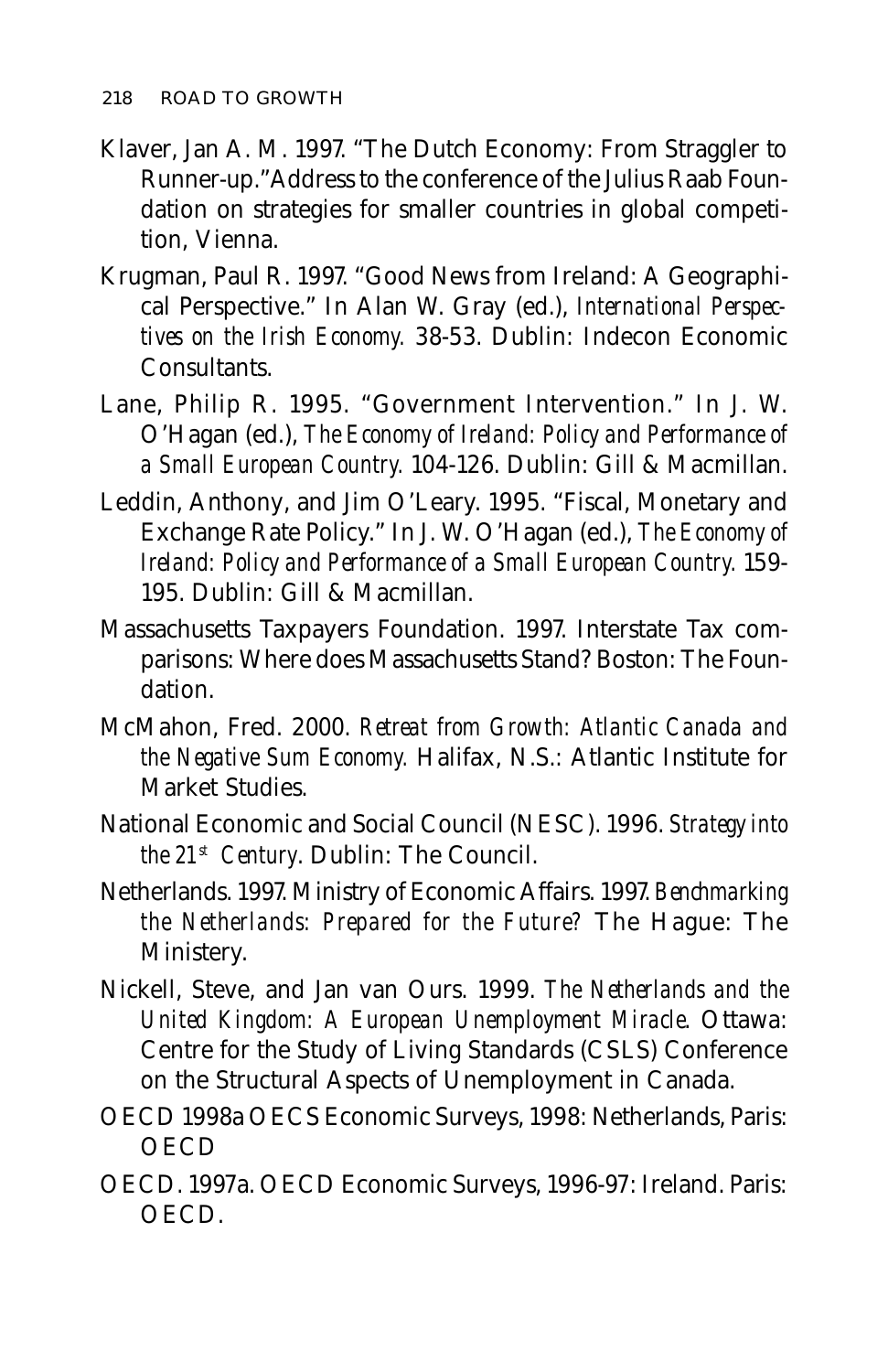- OECD 1997b. OECD Main Economic Indicators: Historical Statistics, 1960-1996. CD-ROM. Paris: OECD.
- Ó Gráda, Cormac. 1997. *A Rocky Road: The Irish Economy since the 1920s*. Manchester: Manchester University Press.
- O'Malley, Eoin. 1998. "The Revival of Irish Indigenous Industry 1987-1997." In Economic and Social Research Institute (ESRI). "Quarterly Economic Commentary: april 1998," prepared by T.J. Baker, David Duffy, and Fergal Shortall, Dublin.
- O'Sullivan, Mary. 1995. "Manufacturing and Global Competition." In J. W.O'Hagan (ed.), *The Economy of Ireland: Policy and Performance of a Small European Country.* 363-396. Dublin: Gill & Macmillan.
- Sachs, Jeffrey D. 1997. "Ireland's Growth Strategy: Lessons for Economic Development." In Alan W. Gray (ed.), *International Perspectives on the Irish Economy*. 54-63. Dublin: Indecon Economic Consultants.
- Sachs, Jeffrey D., and Andrew Warner. 1995. "Economic Reform and the Process of Global Integration." *Brookings Papers in Economic Activity* 1: 1995: 1-118.
- SER (Social and Economic Council of the Netherlands; Sociaal-Economische Raade). 1998. "Summary of SER Advisory Report Social-economic Policy 1998-2002." The Hague: The Council.
- Stanford, Jim. 1999. *Paper Boom: Why Real Prosperity Requires a New Approach to Canada's Economy*. Toronto: Lorimer.
- Tannenwald, Robert. 1997. "State Regulatory Policy and Economic Development." *New England Economic Review* (March/April): 83-107.
- Tansey, Paul. 1998. *Ireland at Work: Economic Growth and the Labour Market, 1987-1997.* Dublin: Oak Tree Press.
- Tax Foundation. 1997. *Facts and Figures on Government Finance, 31st ed.* Patrick Fleennor (ed.) Washington: Tax Foundation, Inc.
- Toft, Graham. 1995. "Industrial Development in the New